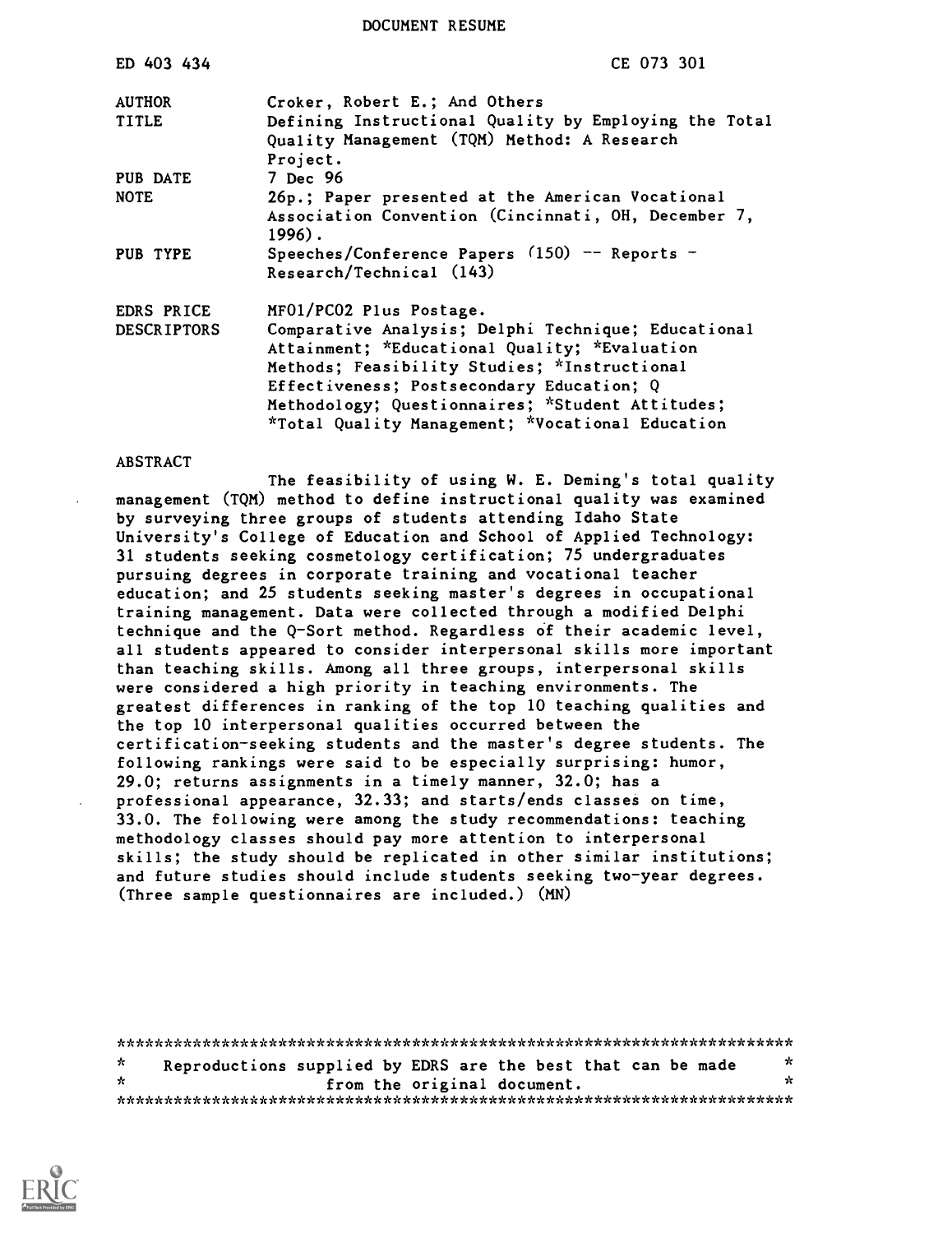Defining Instructional Quality by Employing the Total Quality Management (TQM) Method: A<br>Research Project

> Presentation to the Technical Education Division of the

### AMERICAN VOCATIONAL ASSOCIATION Annual Conference

by

Dr. Robert E. Croker, Ed.D. Dr. Fowler C. Humphrey, Ph.D. Idaho State University Dr. Ruth D. Wilson, Ph.D. University of Wyoming

U.S. DEPARTMENT OF EDUCATION<br>Office,of Educational Research and Improvem Office,of Educational Research and Improvement ED CENTER (ERIC)

- This document has been reproduced as received from the person or organization originating it
- □ Minor changes have been made to improve<br>reproduction quality.
- Points of view or opinions stated in this docu-<br>ment: do .not. necessarily: represent: official<br>OERI position or policy.

Cincinnati, Ohio December 7, 1996 PERMISSION TO REPRODUCE AND DISSEMINATE THIS MATERIAL HAS BEEN GRANTED BY

TO THE EDUCATIONAL RESOURCES INFORMATION CENTER (ERIC)

 $\mathcal{O}$ 

0733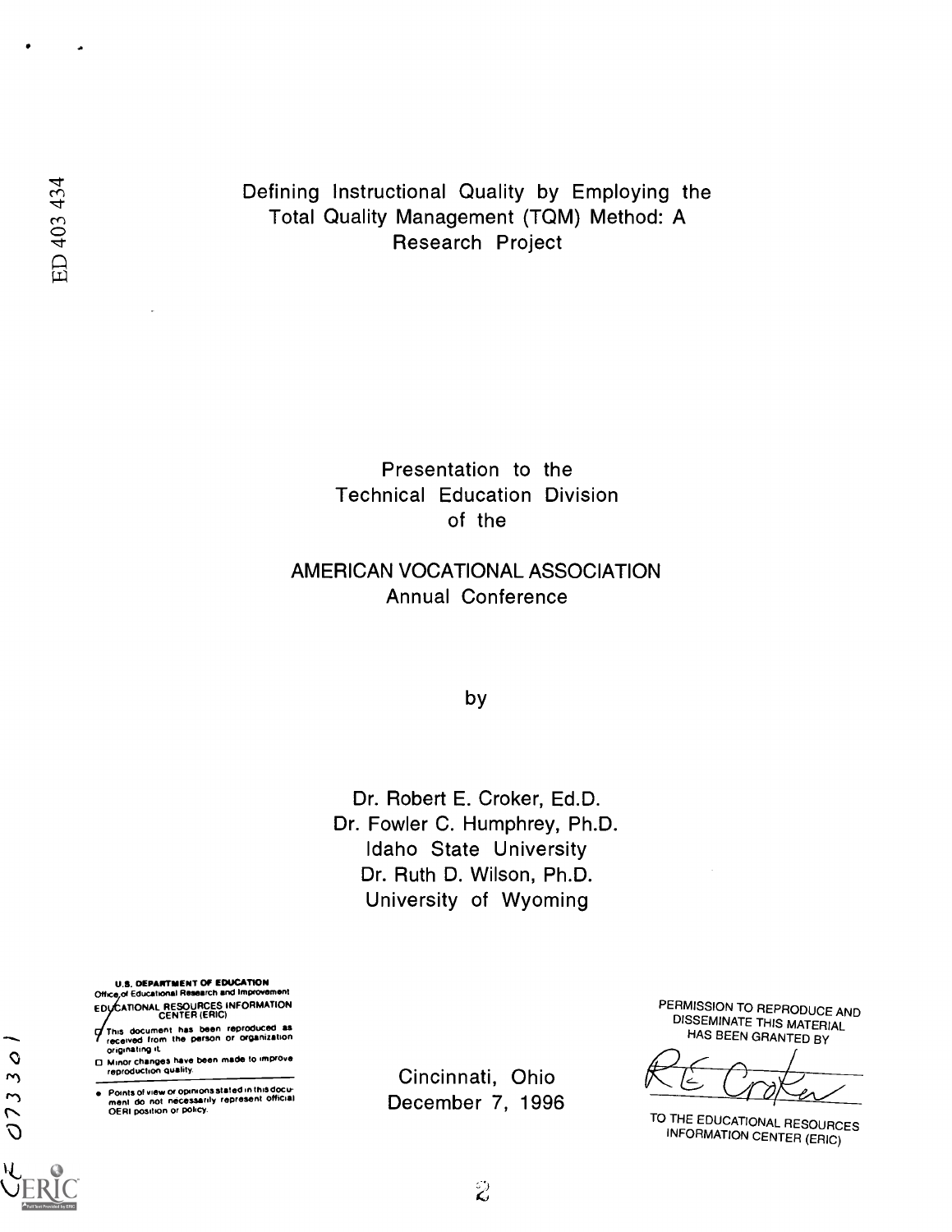### INTRODUCTION

The 1960s witnessed a change in American business and industry. As American businesses slipped behind Japan as a world leader in product quality, they sent representatives there to observe first hand the secret of Japan's remarkable success. They found quality circles, where teams of workers met in small groups to solve production related problems, and to increase the quality of products. Quality received a "new look" by American industry; this quality movement eventually became Total Quality Management (TQM). According to TQM, quality is defined by the customer.

Eventually, the TQM movement began to be adopted by education, where it focused on attempting to maximize the individual student's potential. Its application to education is accomplished by translating W. Edwards Deming's 14 principles of quality management into terms relevant to that environment. Following such principles education too needs to focus on its customers, one such being the student.

It is these researchers' belief that TQM has special relevance to the study of instructional quality in postsecondary vocational education, higher education, and corporate training. This research examined one aspect of TQM in education, with the student (the most direct customer) defining quality of instruction in the identified programs at Idaho State University.

### **METHODOLOGY**

Data were gathered in classes taught during the Spring semester 1996 in the Idaho State University College of Education and School of Applied Technology. Program areas participating in the study were Cosmetology Certification students, Corporate Training and Vocational Teacher Education Undergraduate students, and Occupational Training Management Graduate students.

Degree seeking participants in the study were selected from those classes being offered through the Career, Technical, and Adult Education program area. Certification seeking participants were selected by the



2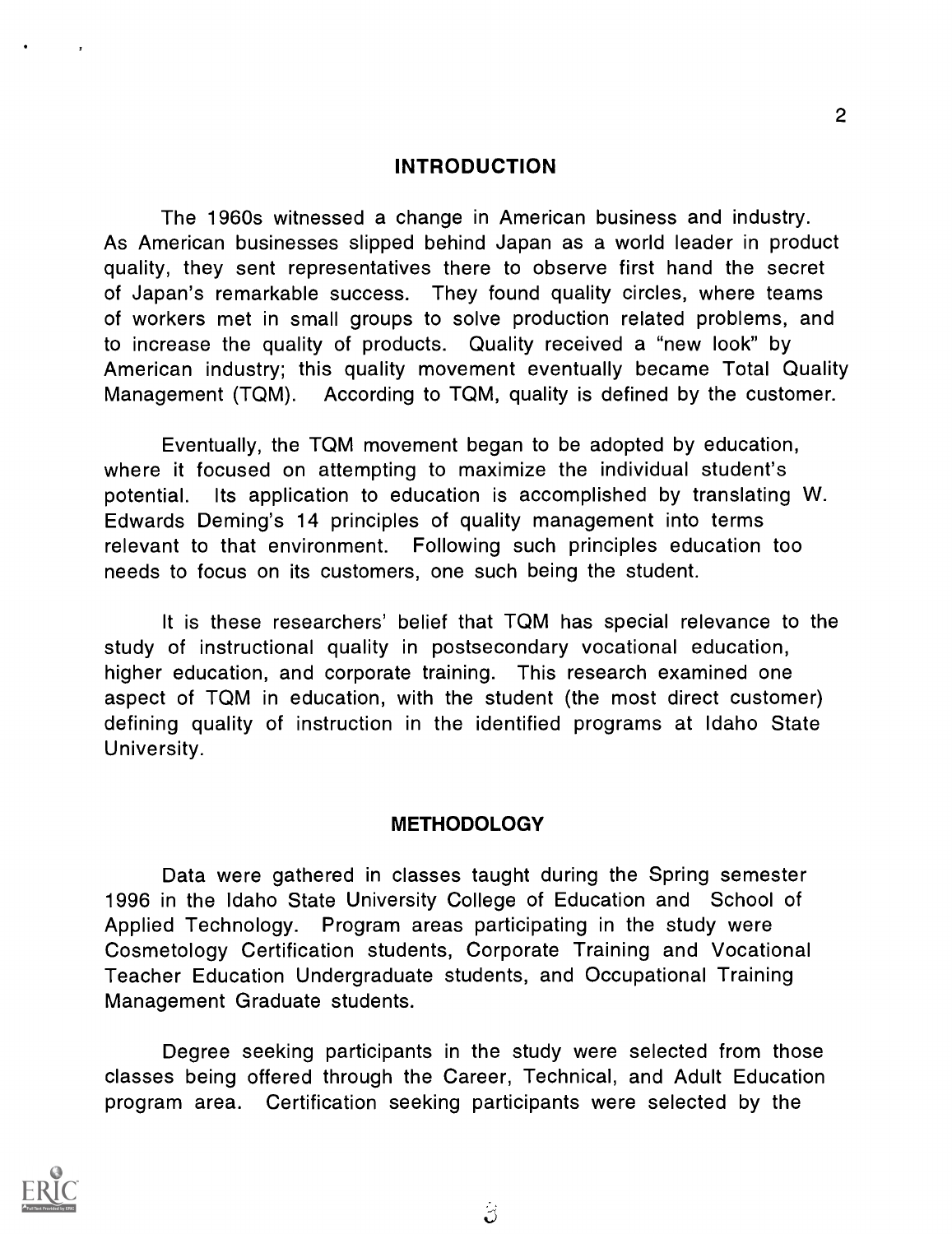cosmetology department chairperson's interest in learning more about the students enrolled in the program.

Data were collected using a modified Delphi technique and the Q-Sort method. Following the Delphi technique students were first asked on a questionnaire to identify instructional characteristics they believed represented instructional quality. The original 173 characteristics generated were evaluated for similarities and consolidated into 36 distinctly separate characteristics. Due to a transcription error only 35 characteristics are reported in this study.

The second instrument asked students to assign each characteristic a value using a Likert scale. Inherent in the methodology is the need to identify participants in order to return their own response sheets to them for further review. The third, and final instrument, allowed students to compare their previous response on each characteristic with the responses of other participants. They were then asked if they wished to change their response or allow it to remain. This instrument constituted the final data gathering that employed the Delphi technique.

The Q-Sort method was employed in a research methods graduate class as part of the class curriculum. This method is used each semester in the class. Q-Sort utilizes a forced evaluation, is based on a normal curve, and results in a rank order of preference. As Q-Sort ranks information, the data were recorded as rank orders only. However, as this methodology also quantifies data, it was determined that its inclusion into the research was appropriate.



Ą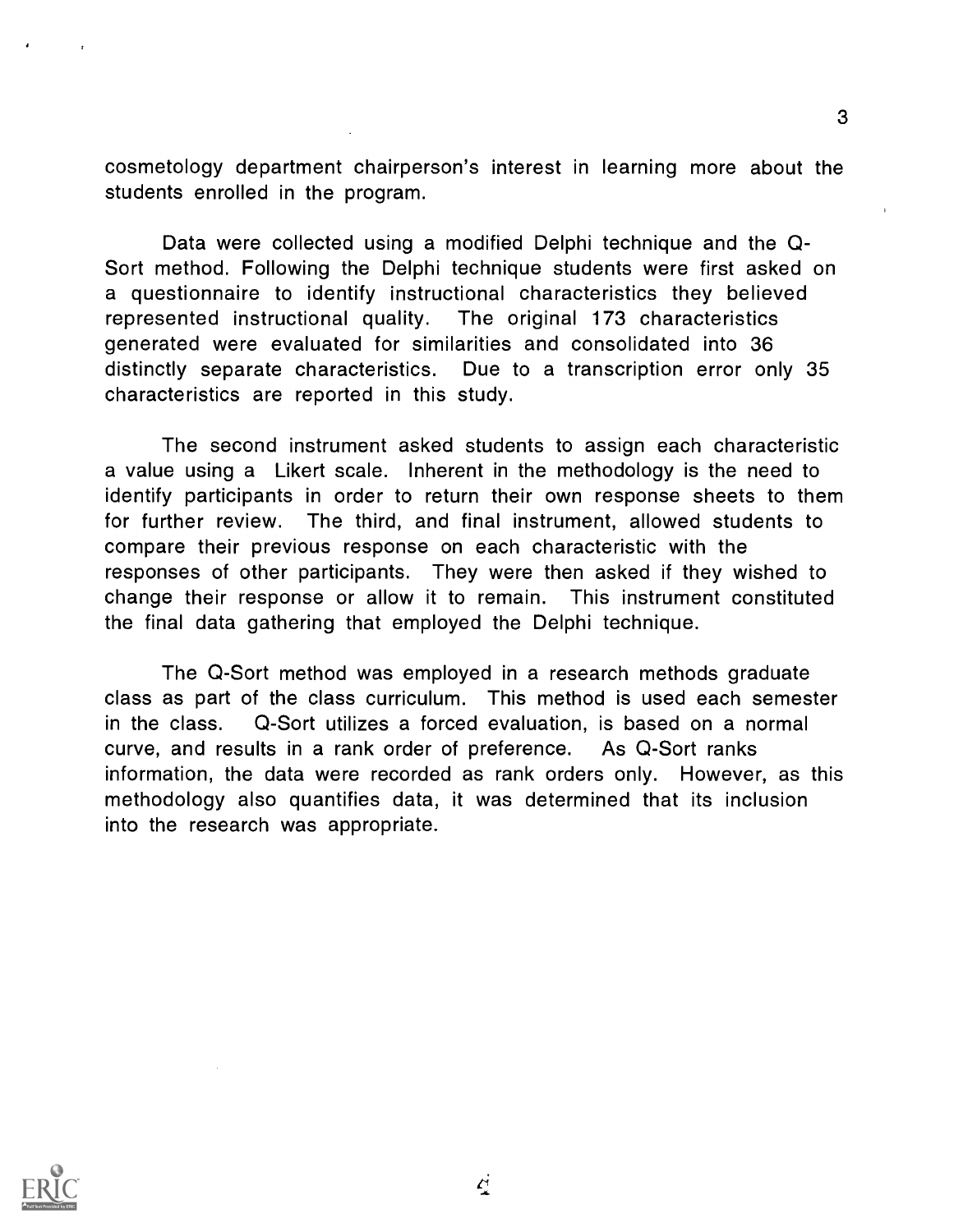### SAMPLE QUESTIONNAIRE

### INSTRUCTIONAL QUALITY ASSESSMENT SURVEY

4

This questionnaire is being administered to determine characteristics of instructional quality, as assessed by the student, in classroom content delivery. A modified Delphi method of assessment is being employed in determining those characteristics. During the first phase of assessment, each participating student will be asked to identify three (3) instructional characteristics believed to represent quality delivery in the classroom.

After tabulating the results of the initial inquiry an overall list of characteristics will then be distributed. The lists will then be evaluated and distributed with the weighted means identified for each characteristic. Each participating student will then have the opportunity to compare his or her response to the overall mean.

Finally, the weighted scale will be marked by participating students and returned. This will then provide the top quality characteristics as identified by the participants.

The following may serve as examples of instructional quality characteristics, please add your three and return to class next week. (e.g. humor, use of instructional aids, variety in teaching methods, understanding of content, etc.)

 $\mathbf{1}$ . 2. 3.

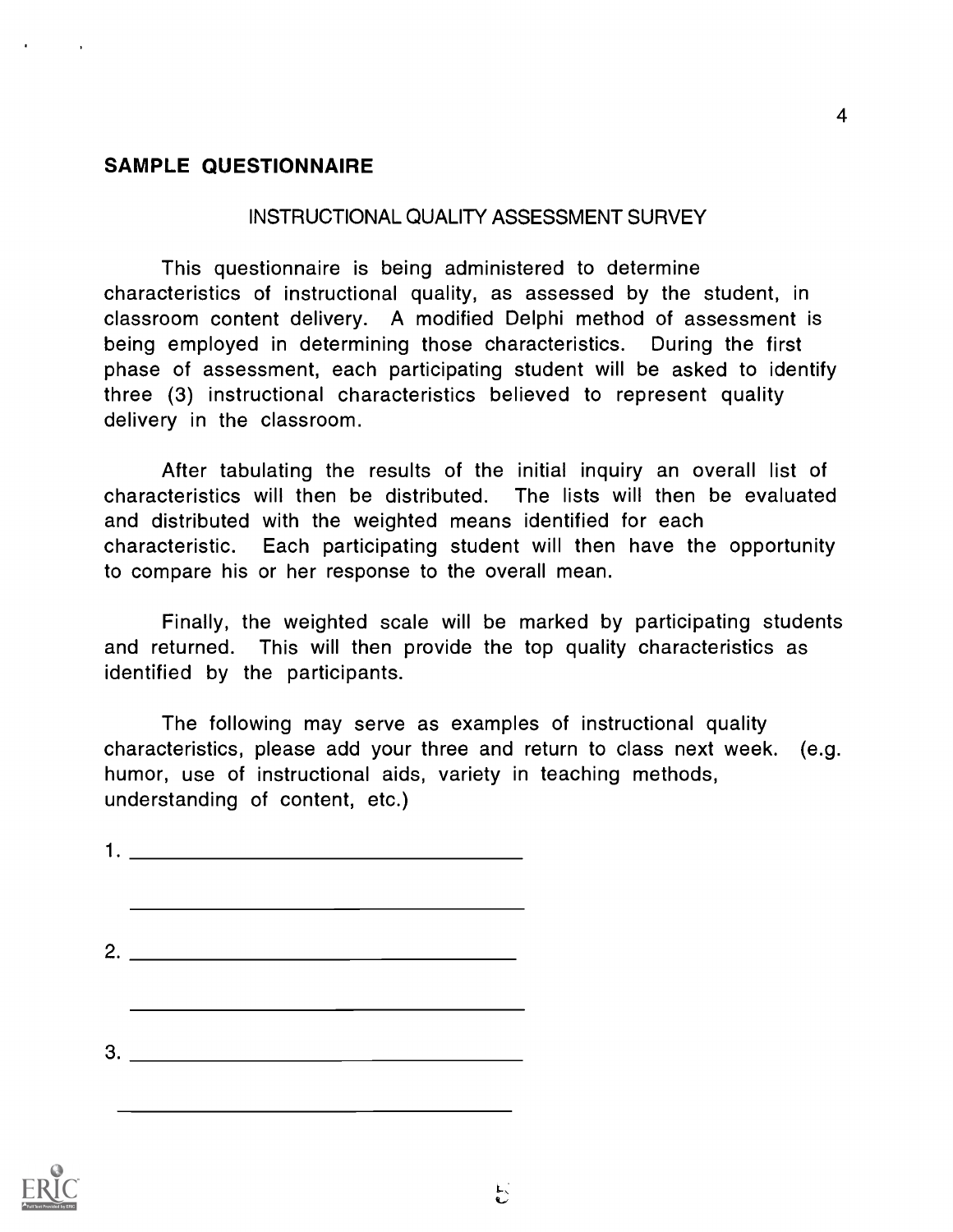### SAMPLE QUESTIONNAIRE

### QUESTIONNAIRE #2

Instructional Quality Assessment Survey.

This questionnaire utilizes a Likert scale, and asks you to rate the compiled responses on a scale from 1-5 with 1 being the least needed and 5 being the most needed.

It is essential that you include an identifier on this questionnaire so that you will know it is yours. Please place a number, mark, or other means of identification, other than your name, initials, or student number, in the upper right hand corner of this questionnaire. Identification is needed as it will be returned to you for comparison along with the final form.

|    | <b>Quality Characteristic</b> | Least |                | Important |                | Most |
|----|-------------------------------|-------|----------------|-----------|----------------|------|
| 1. | Characteristic                | 1     | $2^{\circ}$    | 3         | $\overline{4}$ | 5    |
| 2. | Characteristic                | 1     | $\overline{2}$ | 3         | 4              | 5    |
| 3. | Characteristic                | 1     | $\overline{2}$ | 3         | $\overline{4}$ | 5    |
| 4. | Characteristic                | 1     | $\overline{2}$ | 3         | $\overline{4}$ | 5    |
| ?. | Characteristic                | 1     | 2              | 3         | $\overline{4}$ | 5    |

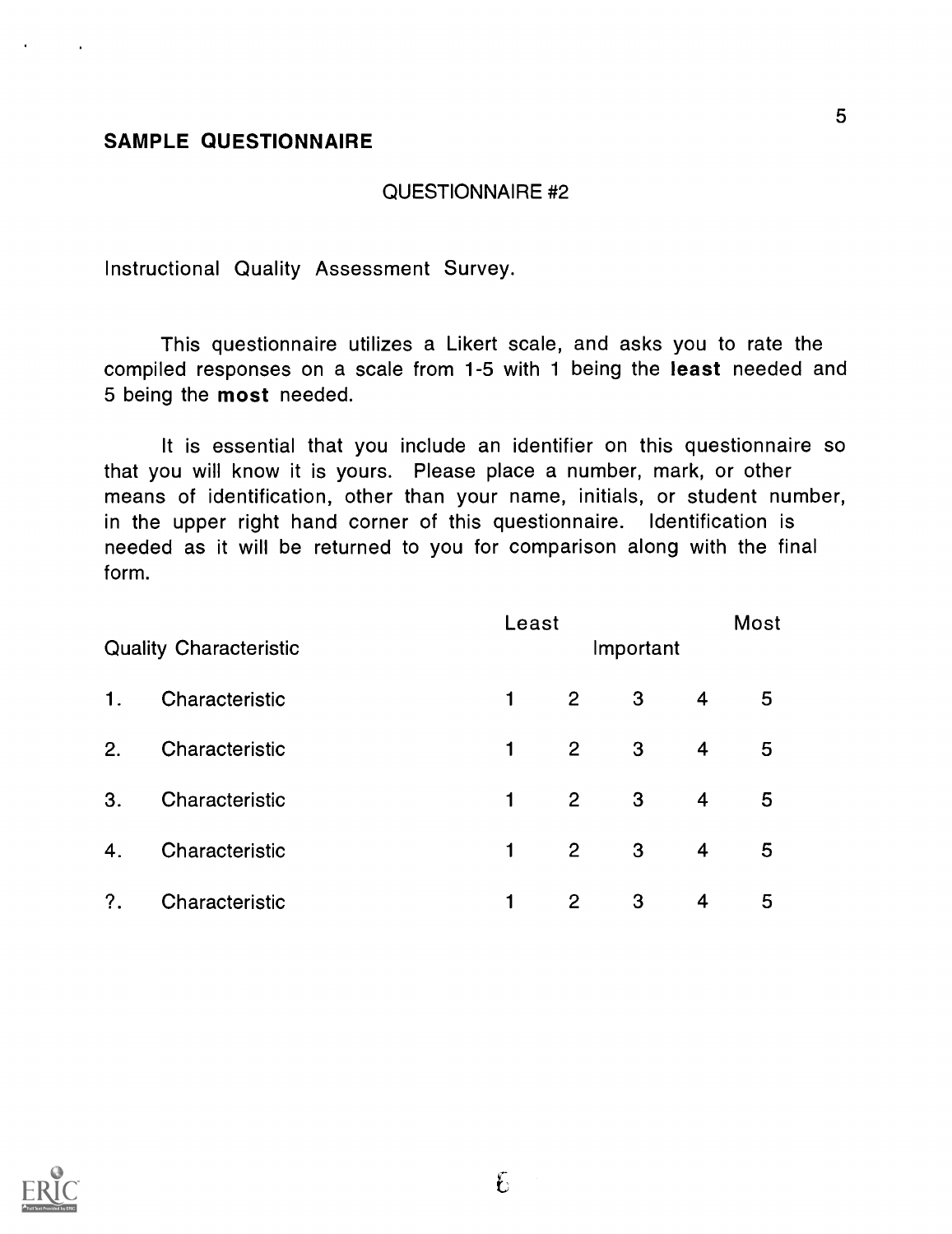### SAMPLE QUESTIONNAIRE

### QUESTIONNAIRE #3

Instructional Quality Assessment Survey.

In this last questionnaire is included the Mean (X) score for each category. For convenience the categories are listed in descending order. Also included is your individual response for each category.

On this last questionnaire you should again respond to each characteristic identified, this will give you a chance to change your last response or leave it the same. Whatever you decide, please indicate your response on the Likert scale.

We would like to thank each participant for their individual contribution to this survey. As soon as the data are tabulated the results will be posted in your classroom.

|                  | <b>Quality Characteristic</b> | X      | <b>Previous</b><br>response | Least |                | Important |                | Most |  |
|------------------|-------------------------------|--------|-----------------------------|-------|----------------|-----------|----------------|------|--|
| 1.               | Characteristic                | $?.^?$ | (?)                         |       | 2              | 3         | 4              | 5    |  |
| 2.               | Characteristic                | $?.^?$ | (?)                         |       | 2              | 3         | 4              | 5    |  |
| 3.               | Characteristic                | ??     | (?)                         | 1     | 2              | 3         | $\overline{4}$ | 5    |  |
| 4.               | Characteristic                | $?.^?$ | (?)                         | 1     | $\overline{2}$ | 3         | 4              | 5    |  |
| $\overline{?}$ . | Characteristic                | ??     | (?)                         | 1     | 2              | 3         | 4              | 5    |  |

 $\frac{1}{2}$ 

 $\mathbb{C}$ 

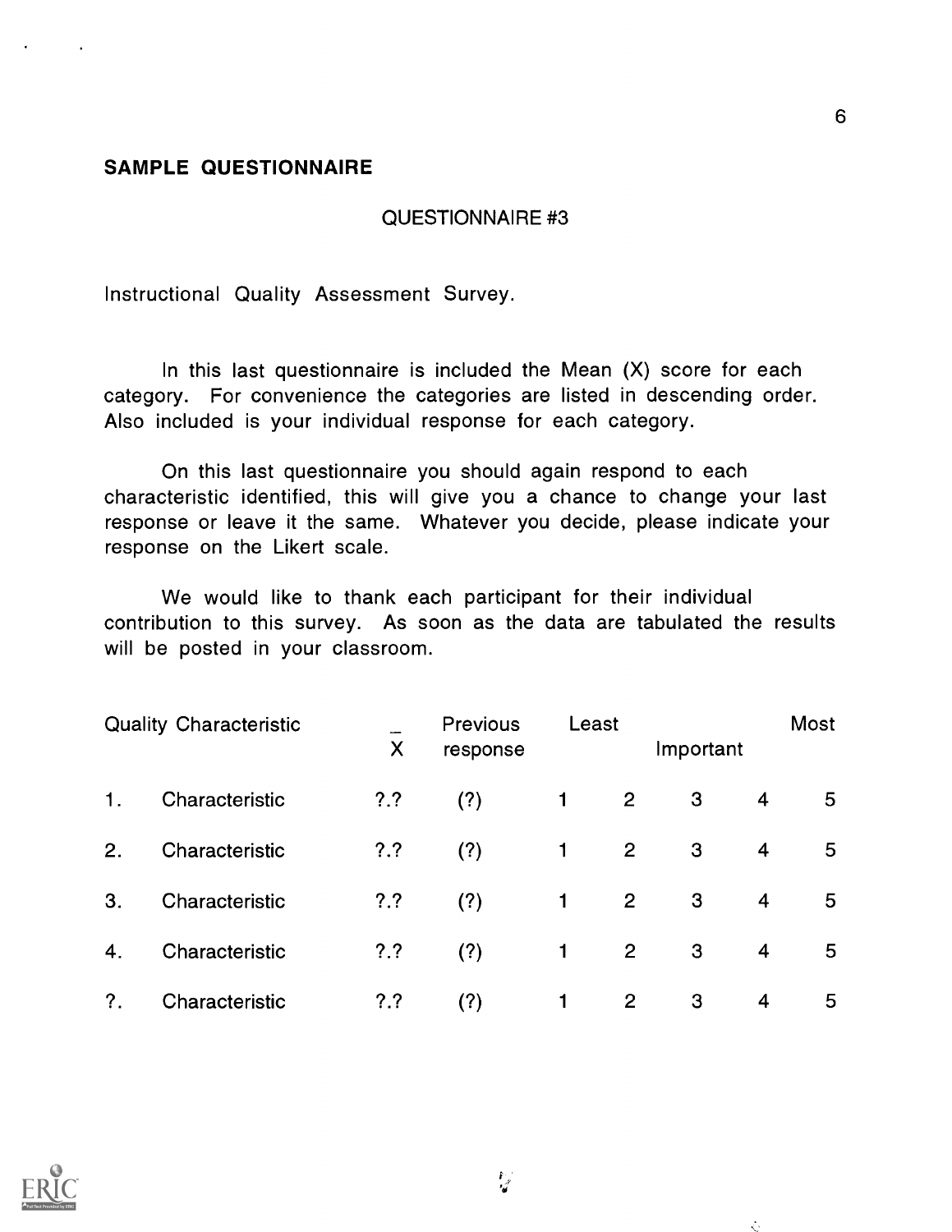### RAW DATA FROM COLLEGE OF EDUCATION SURVEY Four year degree seeking/graduate students N=75

### Group #1

### CHARACTERISTIC MEAN

| 1.  | Is prepared                                                  | 4.67 |
|-----|--------------------------------------------------------------|------|
| 2.  | Displays a positive attitude                                 | 4.60 |
| 3.  | Is open to student comments, questions, and opinions         | 4.56 |
| 4.  | Has an understanding and mastery of subject matter content   | 4.47 |
| 5.  | Is an enthusiastic instructor                                | 4.47 |
| 6.  | Applies theories to real life                                | 4.44 |
| 7.  | Displays clarity with class objectives and presentations     | 4.43 |
| 8.  | Indicates fairness                                           | 4.40 |
| 9.  | Listens to and interacts with students                       | 4.40 |
| 10. | Encourages class participation                               | 4.33 |
| 11. | Relates to students and is concerned                         | 4.32 |
| 12. | Teaches appropriate content                                  | 4.29 |
| 13. | Uses hands-on personal examples, anecdotes, and anecdotes    | 4.29 |
| 14. | Uses a variety of teaching methods                           | 4.28 |
| 15. | Gives feedback                                               | 4.24 |
| 16. | Uses resources other than text                               | 4.24 |
| 17. | Transfers knowledge of subject to students for comprehension | 4.23 |
| 18. | Tests conceptual knowledge instead of rote memory            | 4.23 |
| 19. | Has control of class                                         | 4.21 |
| 20. | Shows patience                                               | 4.19 |
| 21. | Is an interesting instructor                                 | 4.17 |
| 22. | Presentations are logical                                    | 4.17 |
| 23. | Has a student oriented instructional style                   | 4.11 |
| 24. | Uses visual aids                                             | 4.11 |
| 25. | Is knowledgeable about learning styles                       | 4.09 |
| 26. | Has goals for each class session                             | 4.09 |
| 27. | Facilitates a relaxed classroom atmosphere                   | 4.04 |
| 28. | Uses current technology and equipment                        | 4.03 |
| 29. | Uses humor                                                   | 3.96 |
| 30. | Teaches at a good pace                                       | 3.93 |
| 31. | Displays an understanding of teaching styles                 | 3.87 |
| 32. | Starts and ends classes on time                              | 3.76 |
| 33. | Provides spontaneous instruction                             | 3.76 |
| 34. | Has a professional appearance                                | 3.73 |
| 35. | Returns assignments in a timely manner                       | 3.72 |

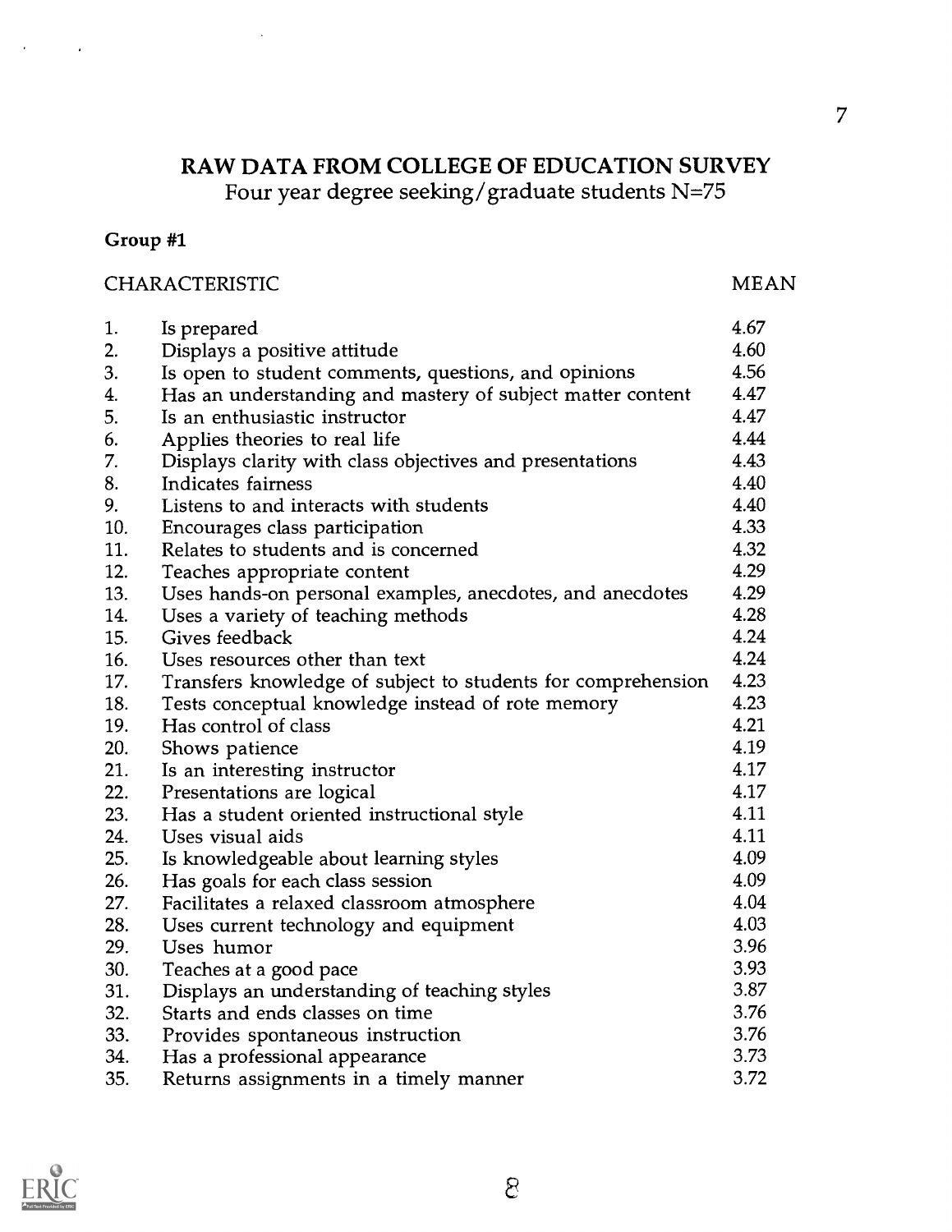## RAW DATA FROM SCHOOL OF APPLIED TECHNOLOGY SURVEY Certificate Seeking Students N=31

### Group #2

### CHARACTERISTICS MEAN

| 1.  | Displays a positive attitude                                 | 4.90 |
|-----|--------------------------------------------------------------|------|
| 2.  | Is an enthusiastic instructor                                | 4.90 |
| 3.  | Has an understanding & mastery of subject matter content     | 4.87 |
| 4.  | Indicates fairness                                           | 4.87 |
| 5.  | Is open to student comments, questions & opinions            | 4.84 |
| 6.  | Has control of class                                         | 4.81 |
| 7.  | Shows patience                                               | 4.81 |
| 8.  | Listens to & interacts with students                         | 4.77 |
| 9.  | Has a student oriented instructional style                   | 4.77 |
| 10. | Tests on conceptual knowledge instead of rote memory         | 4.74 |
| 11. | Presentations are logical                                    | 4.74 |
| 12. | Relates to students and is concerned                         | 4.74 |
| 13. | Teaches at a good pace                                       | 4.71 |
| 14. | Transfers knowledge of subject to students for comprehension | 4.71 |
| 15. | Is prepared                                                  | 4.71 |
| 16. | Uses resources other than text                               | 4.71 |
| 17. | Uses visual aids                                             | 4.68 |
| 18. | Gives feedback                                               | 4.68 |
| 19. | Teaches appropriate content                                  | 4.68 |
| 20. | Uses current technology & equipment                          | 4.65 |
| 21. | Is knowledgeable about learning styles                       | 4.65 |
| 22. | Is an interesting instructor                                 | 4.58 |
| 23. | Displays an understanding of teaching styles                 | 4.55 |
| 24. | Applies theories to real life                                | 4.55 |
| 25. | Uses hands-on personal examples, anecdotes, $\&$ questions   | 4.52 |
| 26. | Has goals for each class session                             | 4.52 |
| 27. | Displays clarity with class objectives & presentations       | 4.48 |
| 28. | Has a professional appearance                                | 4.42 |
| 29. | Uses a variety of teaching methods                           | 4.39 |
| 30. | Returns assignments in a timely manner                       | 4.39 |
| 31. | Encourages class participation                               | 4.29 |
| 32. | Provides spontaneous instruction                             | 4.19 |
| 33. | Starts and ends classes on time                              | 4.16 |
| 34. | Facilitates a relaxed classroom atmosphere                   | 4.06 |
| 35. | Uses humor                                                   | 4.03 |

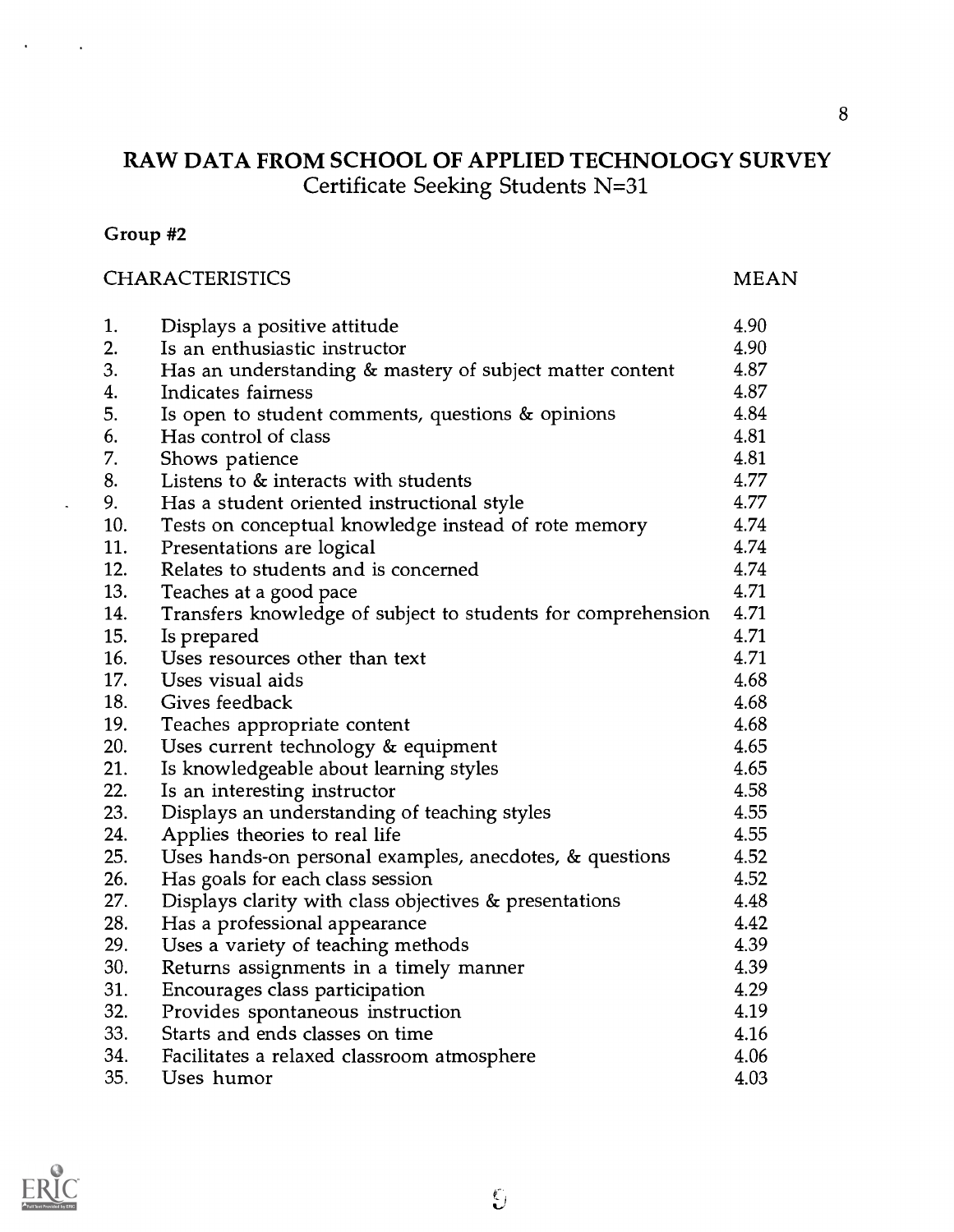### Q-SORT RAW DATA FROM C.O.E. SURVEY Graduate students N=25

### Group #3

### CHARACTERISTICS In Rank order

- 1. Is prepared<br>2. Has an und
- Has an understanding and mastery of subject matter content
- 3. Displays a positive attitude
- 4. Listens to and interacts with students
- 5. Encourages class participation
- 6. Has goals for each class session
- 7. Applies theories to real life
- 8. Uses a variety of teaching methods
- 9. Is an enthusiastic instructor
- 10. Is open to student comments, questions, and opinions
- 11. Displays clarity with class objectives and presentations
- 12. Has control of class
- 13. Uses humor
- 14. Presentations are logical
- 15. Gives feedback
- 16. Relates to students and is concerned
- 17. Uses current technology and equipment
- 18. Transfers knowledge of subject to students for comprehension<br>19. Teaches appropriate content
- Teaches appropriate content
- 20. Presentations are logical<br>21. Tests conceptual knowle
- Tests conceptual knowledge instead of rote memory
- 22. Uses hands-on personal examples, anecdotes, and questions
- 23. Is knowledgeable about learning styles
- 24. Uses current technology and equipment
- 25. Has a student oriented instructional style<br>26. Uses visual aids
- Uses visual aids
- 27. Uses resources other than textbook
- 28. Shows patience
- 39. Provides spontaneous instruction
- 30. Indicates fairness
- 31. Returns assignments in a timely manner
- 32. Displays an understanding of teaching styles
- 33. Teaches at a good pace
- 34. Starts and ends classes on time
- 35. Has a professional appearance

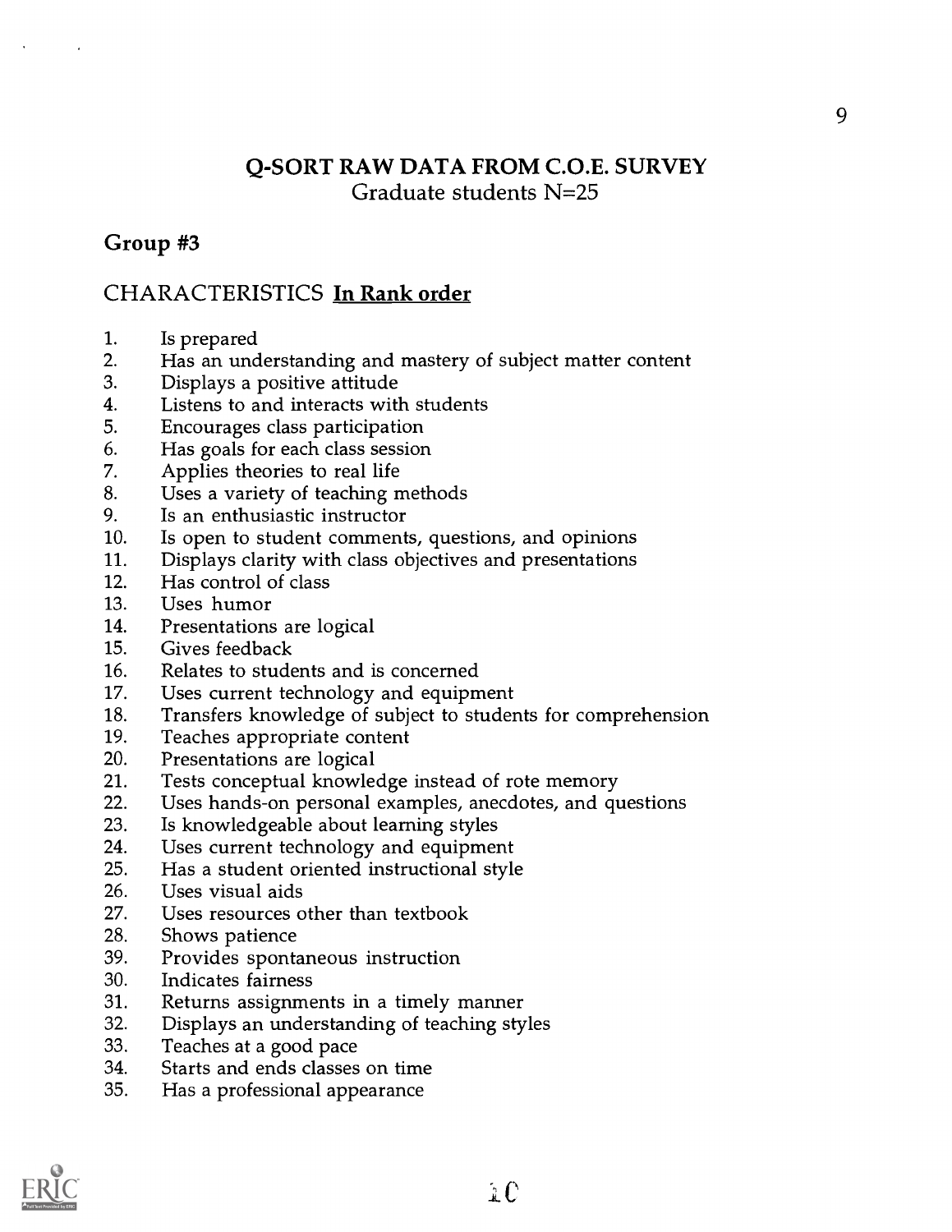### Instructional Quality Research Data

### **Teaching**

| <b>Statement</b>                                       | Rank            |                 |                |
|--------------------------------------------------------|-----------------|-----------------|----------------|
|                                                        | # 1             | #2              | $#3*$          |
|                                                        |                 |                 |                |
| Is prepared                                            | 01              | 15              | 01             |
| Has an understanding & mastery of subject matter       | 04              | 03              | 0 <sub>2</sub> |
| Applies theories to real life                          | 06              | 24              | 07             |
| Displays clarity with class objectives & presentations | 07              | 27              | 11             |
| Encourages class participation                         | 10 <sup>°</sup> | 31              | 0 <sub>5</sub> |
| Teaches appropriate content                            | 12              | 19              | 19             |
| Uses hands-on personal examples, anecdotes,            | 13              | 25              | 22             |
| and questions                                          |                 |                 |                |
| Uses a variety of teaching methods                     | 14              | 29              | 08             |
| Gives feedback                                         | 15              | 18              | 15             |
| Uses resources other than textbook                     | 16              | 16              | 27             |
| Transfers knowledge of subject to students             | 17              | 14              | 18             |
| for comprehension                                      |                 |                 |                |
| Tests conceptual knowledge instead of rote memory      | 18              | 10              | 21             |
| Has control of class                                   | 19              | 06              | 12             |
| Presentations are logical                              | 22              | 11              | 14             |
| Has a student-oriented instructional style             | 23              | 09              | 25             |
| Uses visual aids                                       | 24              | 17              | 26             |
| Is knowledgeable about learning styles                 | 25              | 21              | 23             |
| Has goals for each class session                       | 26              | 26              | 06             |
| Uses current technology and equipment                  | 28              | 20              | 17             |
| Teaches at a good pace                                 | 30              | 13              | 33             |
| Displays an understanding of teaching styles           | 31              | 23              | 32             |
| Starts and ends classes on time                        | 32 <sub>2</sub> | 33 <sup>°</sup> | 34             |
| Provides spontaneous instruction                       | 33              | 32 <sub>2</sub> | 29             |
| Returns assignments in a timely manner                 | 35              | 30              | 31             |

 $*$  #1 = ISU College of Education students (BS & MS) N = 75  $#2 =$  ISU School of Applied Technology students (SAT) N = 31  $#3 =$  ISU College of Education masters students in OTM (MS) N = 25



10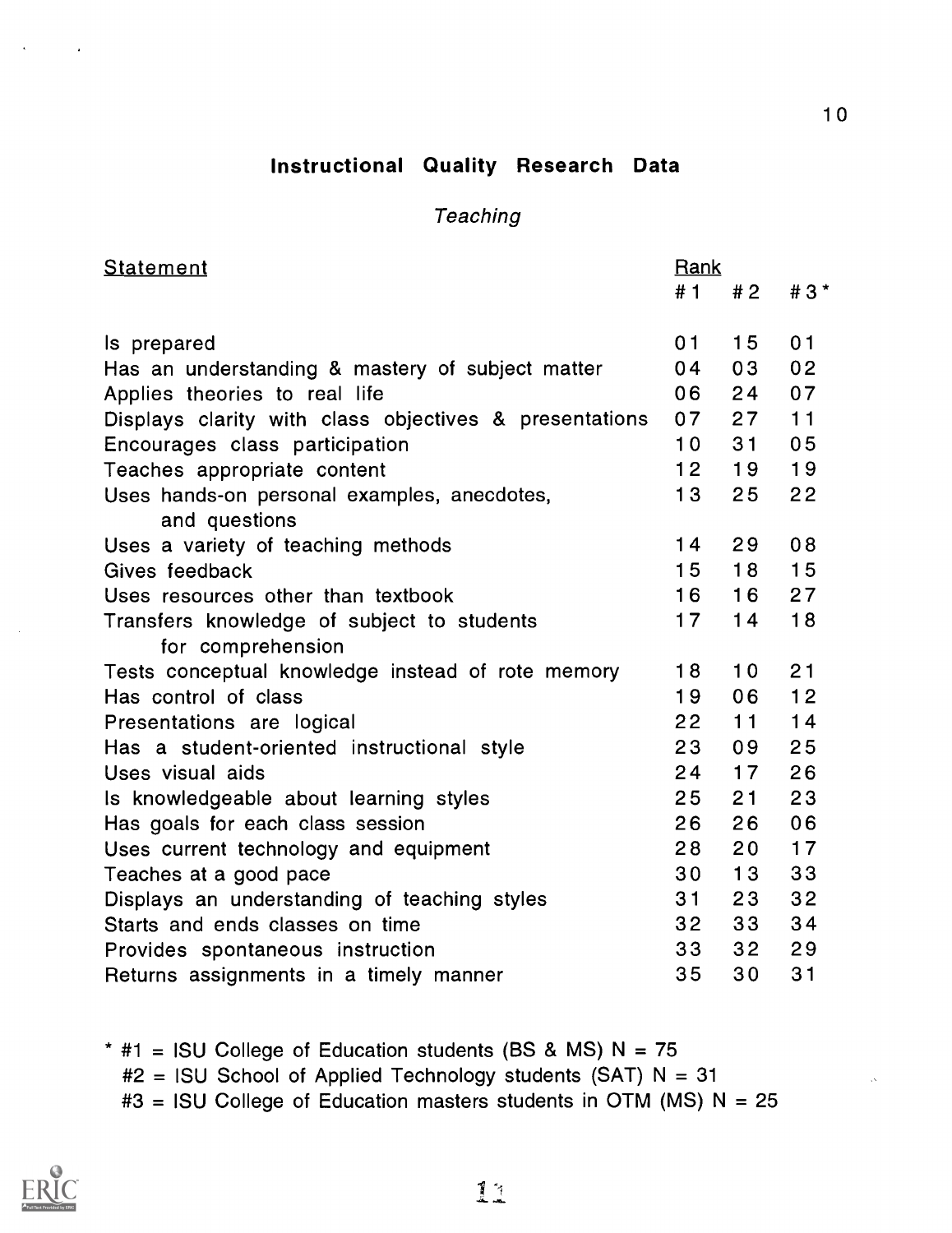### Instructional Quality Research Data

### Interpersonal

| <b>Statement</b>                                   | Rank              |                |                   |
|----------------------------------------------------|-------------------|----------------|-------------------|
|                                                    |                   | #1 #2          | $#3$ <sup>*</sup> |
|                                                    |                   |                |                   |
| Displays a positive attitude                       | 02                | 01             | 03                |
| Is open to student comments, questions and opinion | 03                | 0 <sub>5</sub> | 10                |
| Is an enthusiastic instructor                      | 05                | 0 <sub>2</sub> | 09                |
| Indicates fairness                                 | 08                | 04             | 30                |
| Listens to and interacts with students             | 09                | 08             | 04                |
| Relates to students and is concerned               | 11                | 12             | 16                |
| Shows patience                                     | $20 \overline{a}$ | 07             | 28                |
| Is an interesting intructor                        | 21                | 22             | 20                |
| Facilitates a relaxed classroom atmosphere         | 27                | 34             | 24                |
| Uses humor                                         | 29                | 35             | 13                |
| Has a professional appearance                      | 34                | 28             | 35                |

- \*  $#1 =$  ISU College of Education students (BS & MS) N = 75
	- #2 = ISU School of Applied Technology students (SAT) N = 31
	- $#3 =$  ISU College of Education masters students in OTM (MS) N = 25

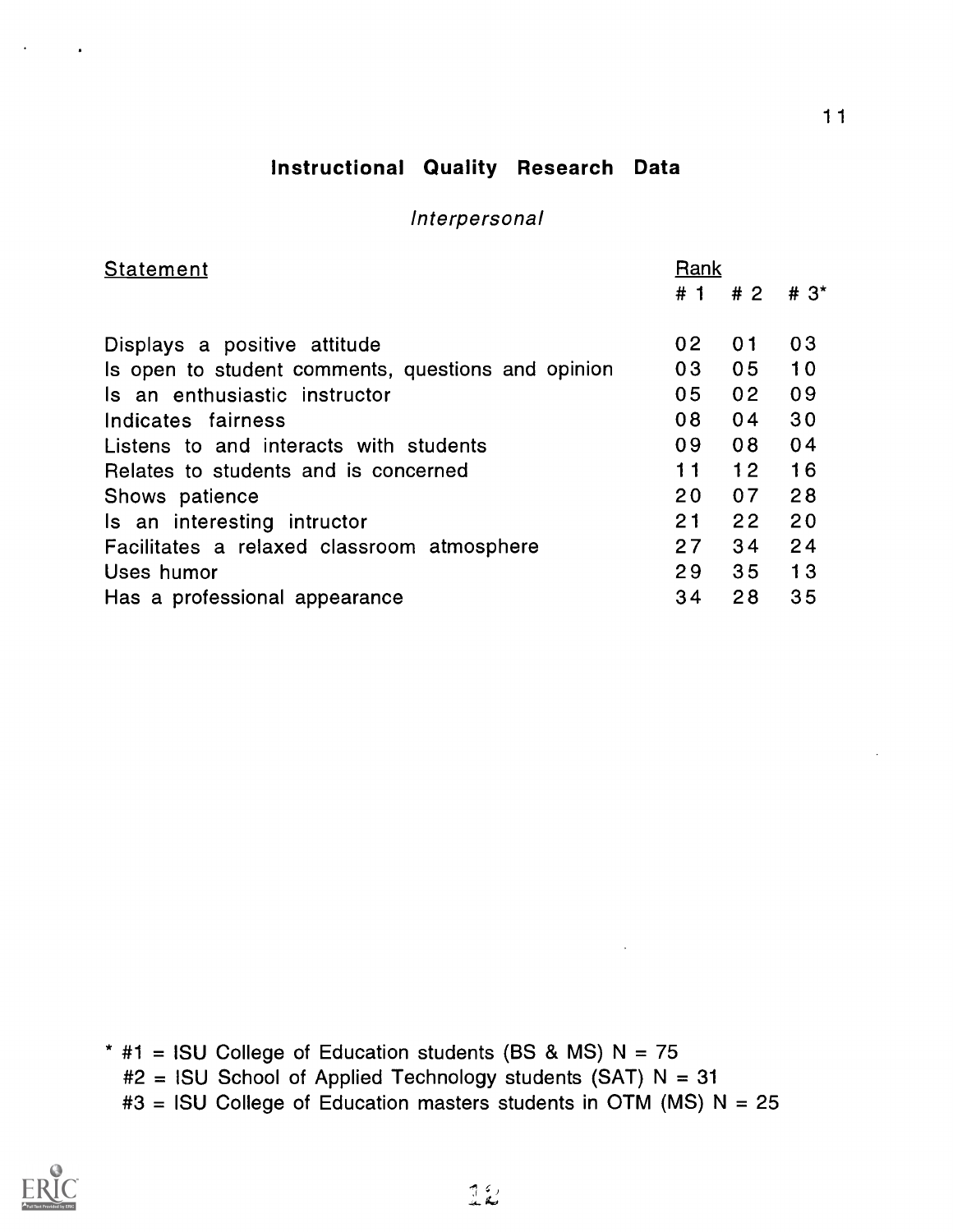| Top and                                             | <b>Bottom Ten Choices</b>  |                      |                        |
|-----------------------------------------------------|----------------------------|----------------------|------------------------|
| Interpersona<br>Teaching<br>Top Ten                 | L# qrJ<br>21%<br>46%       | Grp #2<br>17%<br>55% | Grp #3<br>25%<br>36%   |
| Interpersona<br>Bottom Ten<br>Teaching<br>$N = 131$ | $G$ rp #1<br>29%<br>27%    | Grp #2<br>29%<br>27% | Grp #3<br>29%<br>27%   |
| $\frac{1}{2}$                                       | <b>BEST COPY AVAILABLE</b> |                      | ة أما<br>التفتيح<br>12 |
|                                                     |                            |                      |                        |

J. en en de la familie de la familie de la familie de la familie de la familie de la familie de la familie de la<br>Espainia

 $ERIC$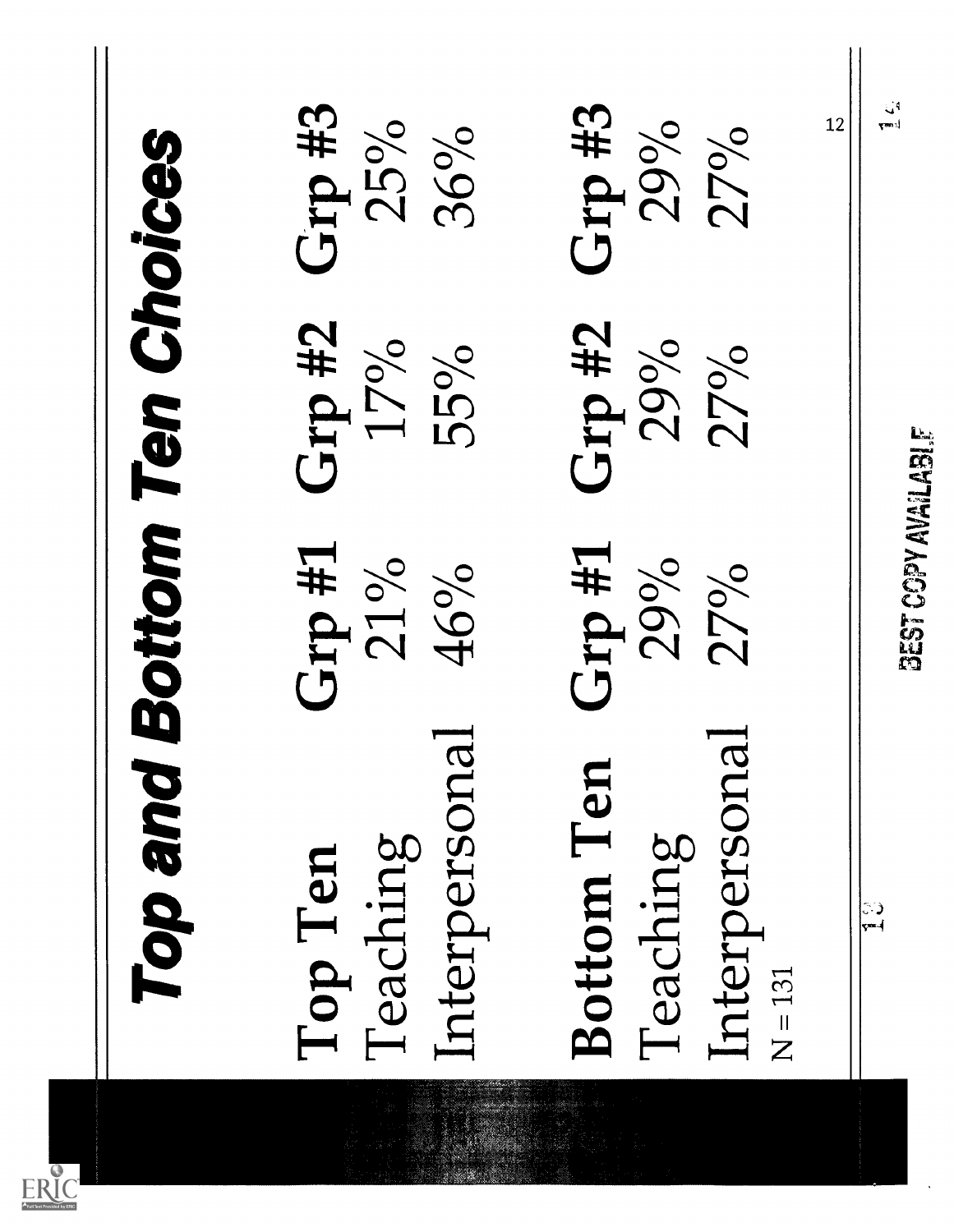| ristics in Top Half (1-17)                | Percentage<br>46%<br>8%                         | 13        | $\frac{1}{2}$    |
|-------------------------------------------|-------------------------------------------------|-----------|------------------|
| Three Group Agreement Between<br>Characte | sonal<br>50<br>Category<br>Interper<br>Teaching | $N = 131$ | $\Delta$<br>7222 |
|                                           |                                                 |           |                  |

ta San Tinggal (1989).<br>Kabupatèn Tinggal Kabupatèn Tinggal Kabupatèn Tinggal Kabupatèn Pangkaluman Pangkaluman Pangkaluman Pangkalum

ERIC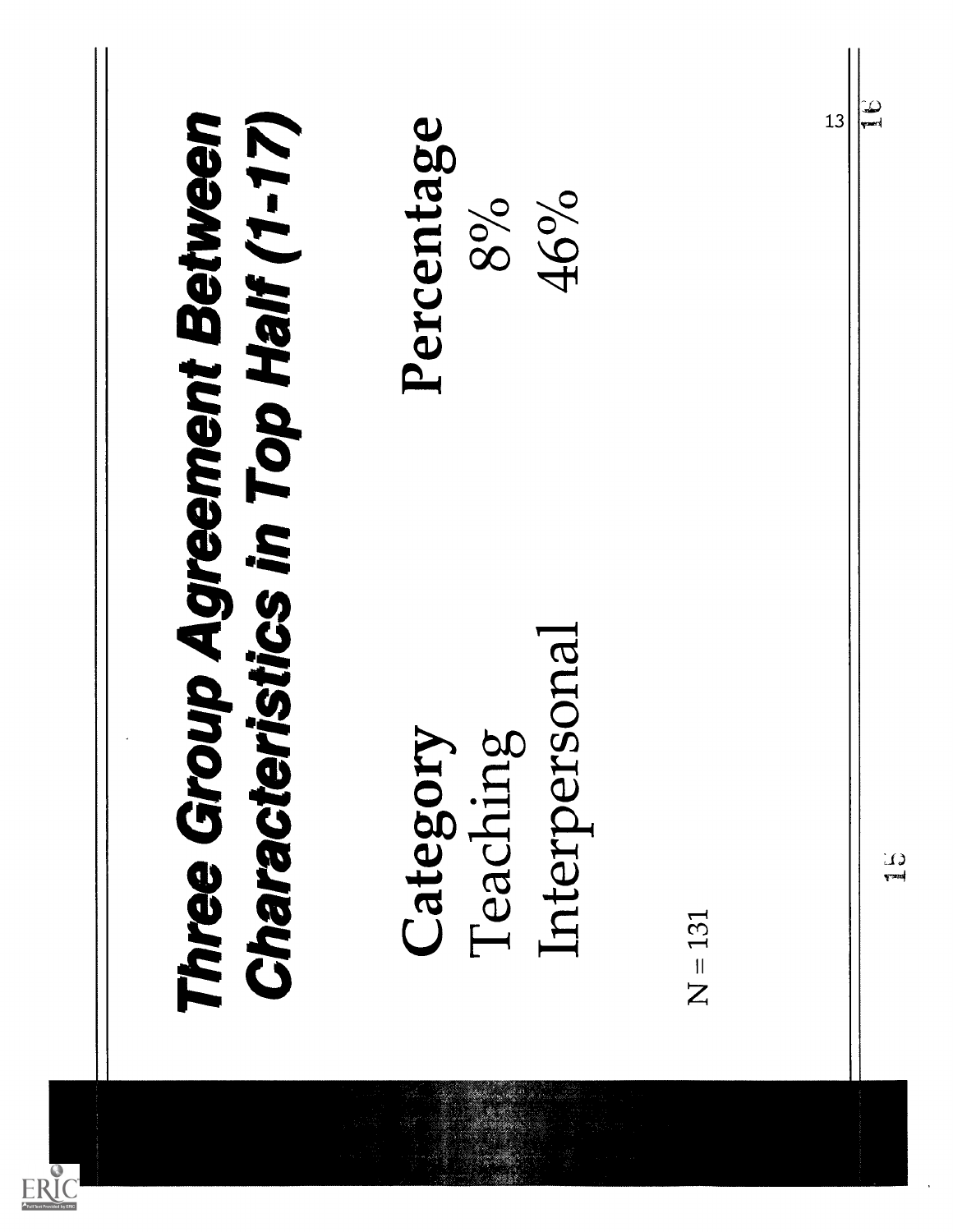|--|

**ALL STATE** 

 $\ddot{\phantom{0}}$ 

 $\overbrace{\text{ERIC}}^\bullet$ 

 $\epsilon$  $\begin{array}{c} \hline \end{array}$ 

 $\mathbf l$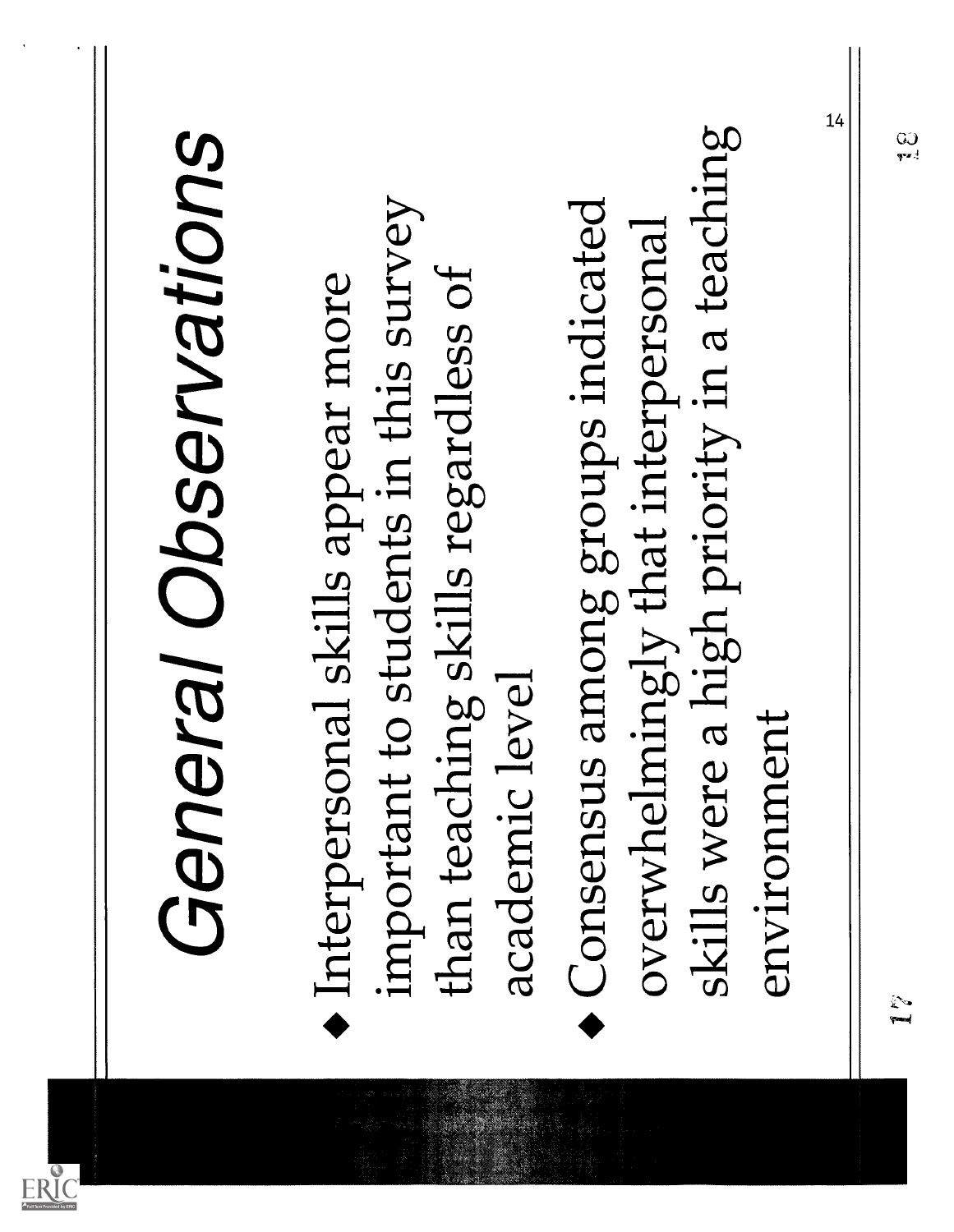| The greatest difference in ranking of the<br>The greatest difference in ranking of the<br>top ten teaching qualities was between<br>the Certification seeking students and<br>the Masters students |              |
|----------------------------------------------------------------------------------------------------------------------------------------------------------------------------------------------------|--------------|
| top ten interpersonal qualities was<br>students and the Masters students<br>between the Certification seeking                                                                                      |              |
| (5)<br>إجدو                                                                                                                                                                                        | 15<br>့<br>၃ |

 $\sim$ 

l,

 $\sum_{\lambda_{\textrm{full fast Product by EHC}}}$ 

 $\hat{\boldsymbol{\cdot} }$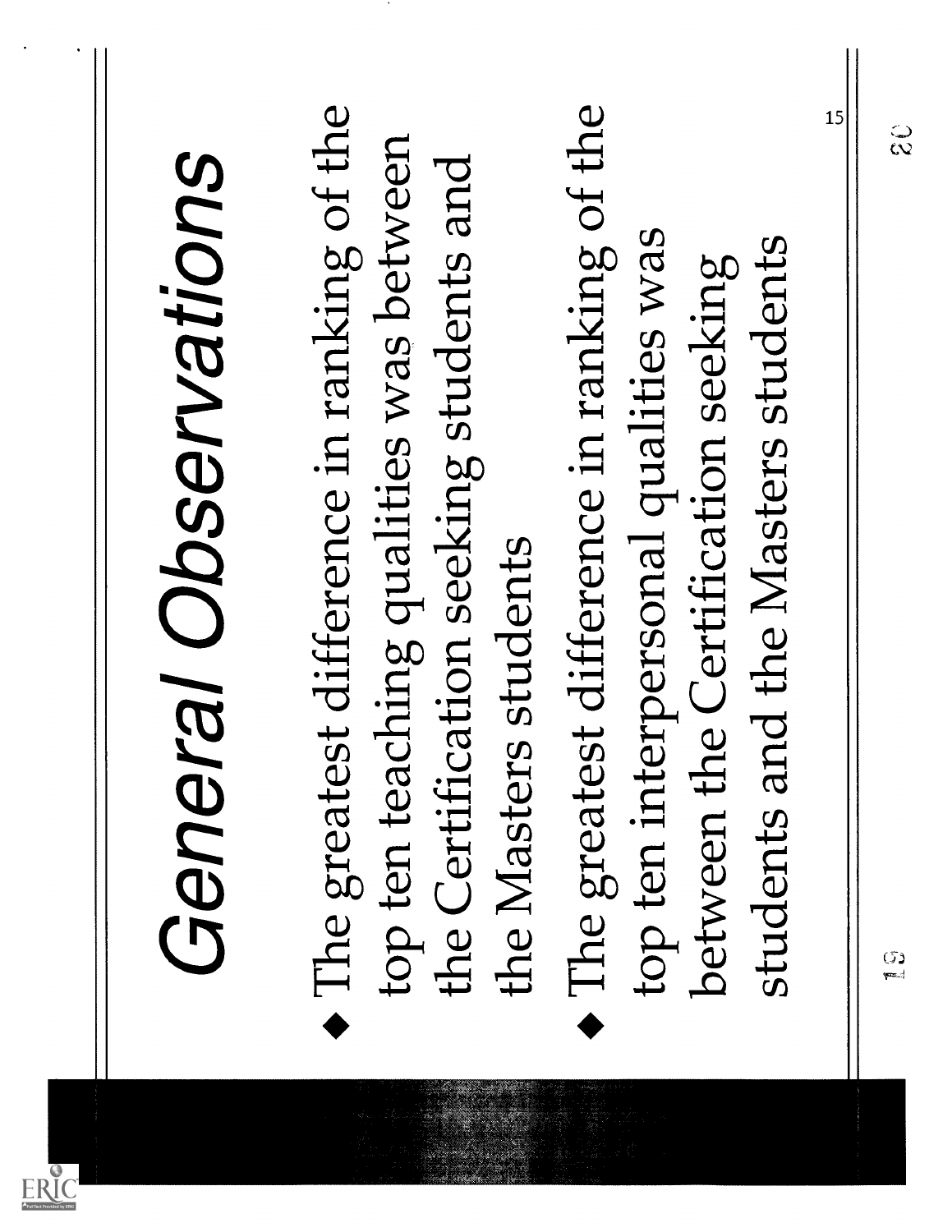| Surprises in Mean<br>Some | Ranking | Humor 29 | Returns assignments in a timely manner<br>32.0 | essional appearance 32.33<br>Has a prof | ends classes on time 33.0<br>Starts and | 16 | $\frac{2}{3}$<br>$\tilde{c}$ |
|---------------------------|---------|----------|------------------------------------------------|-----------------------------------------|-----------------------------------------|----|------------------------------|
|                           |         |          |                                                |                                         |                                         |    |                              |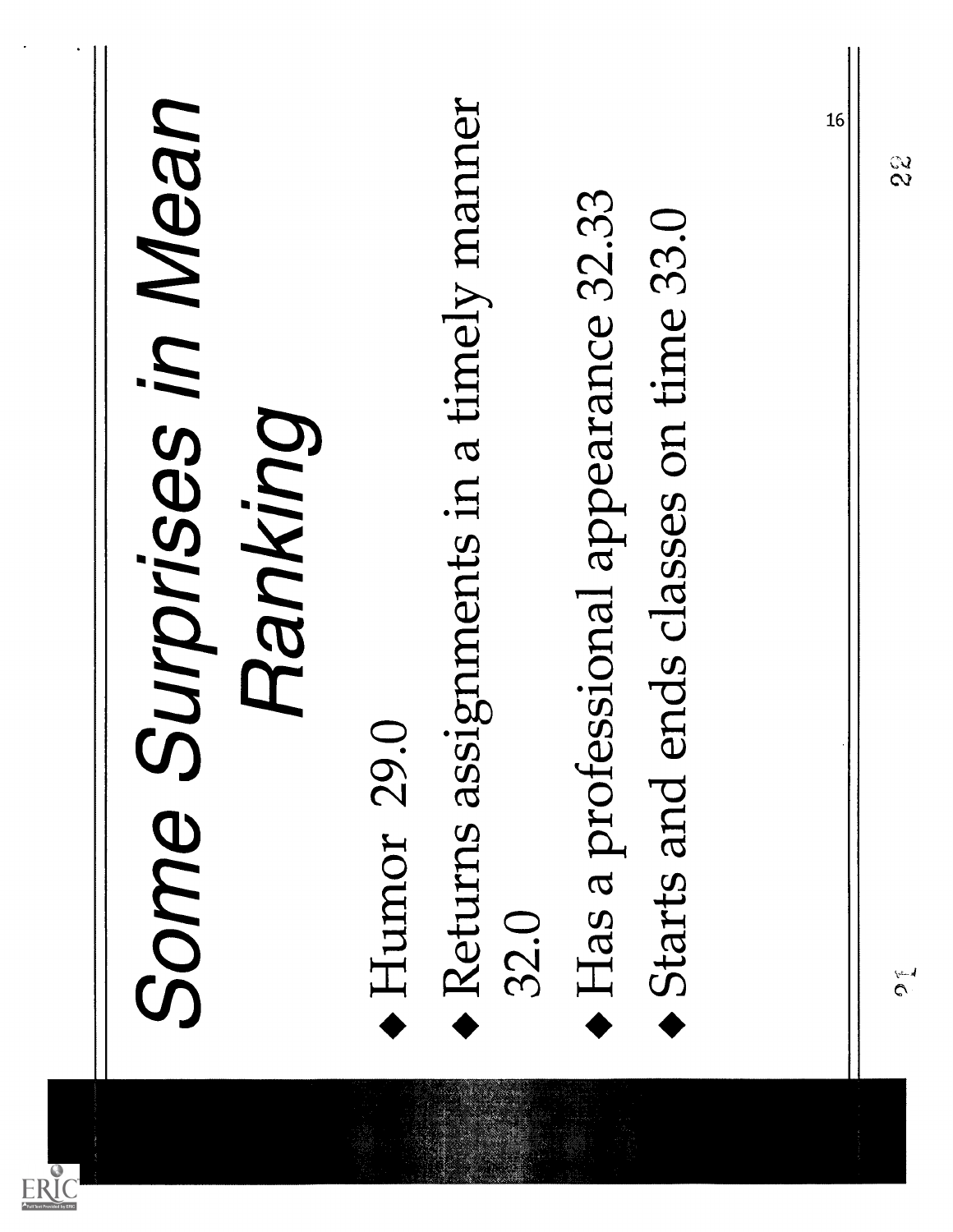| Recommendations                                                                                                                                                                                |
|------------------------------------------------------------------------------------------------------------------------------------------------------------------------------------------------|
| first year college students<br>the study in other similar<br>interpersonal skills in Teaching<br>More consideration be given to<br>Methodology classes<br>institutions<br>Compare<br>Replicate |
| 17<br>th year<br>with four                                                                                                                                                                     |
| $\tilde{\zeta}$<br>ः<br>१                                                                                                                                                                      |
|                                                                                                                                                                                                |

 $\frac{1}{\sqrt{2}}$ 

 $\boxed{\frac{\sum_{\mathbf{A}_{\text{fullTest}}}}{\sum_{\mathbf{A}_{\text{fullTest}}}}}}$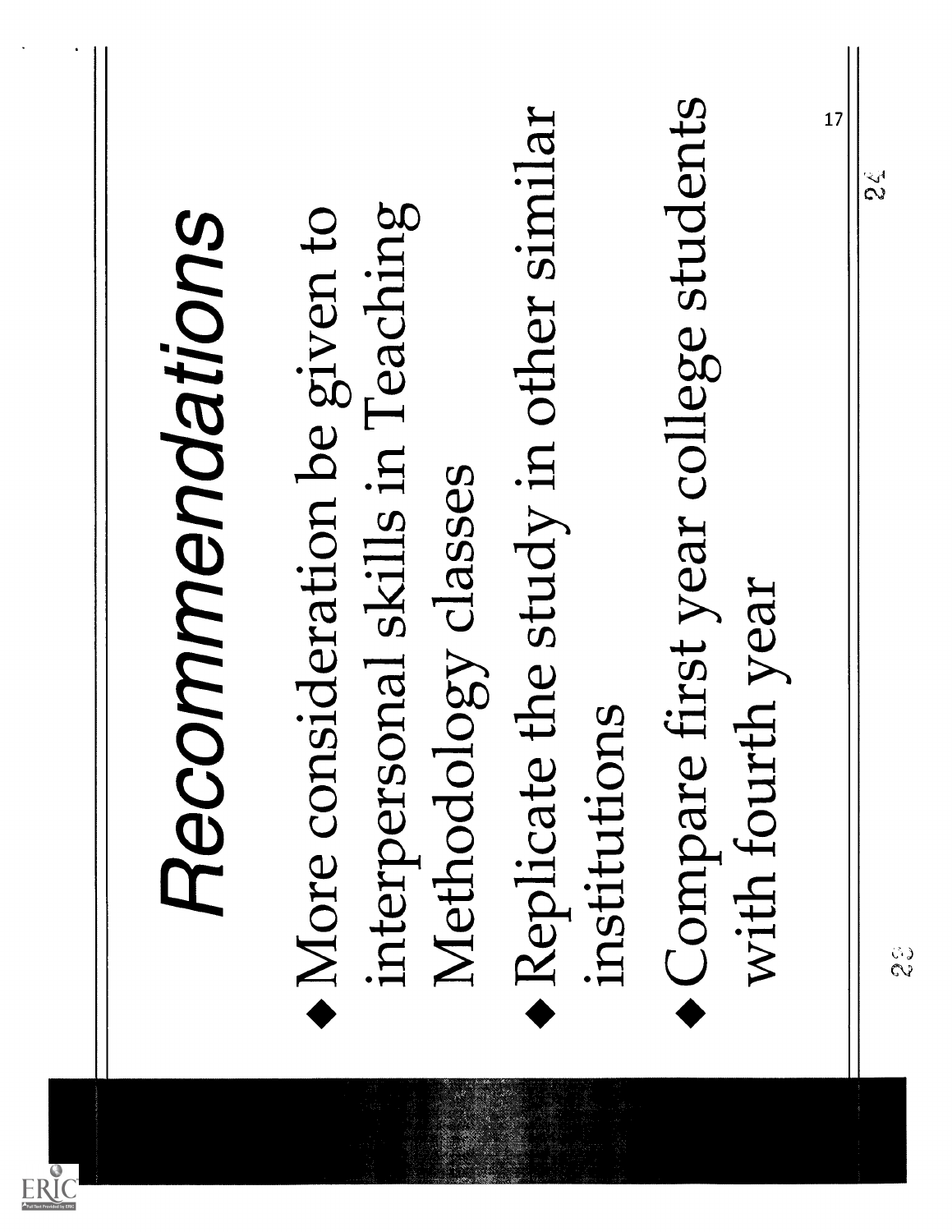|                 |                                                                                     |                            | 18 | $\hat{\tilde{\zeta}}$ |
|-----------------|-------------------------------------------------------------------------------------|----------------------------|----|-----------------------|
| Recommendations | Include two year degree seeking<br>Share result with teachers and<br>administrators | students in a future study |    |                       |

 $ERIC$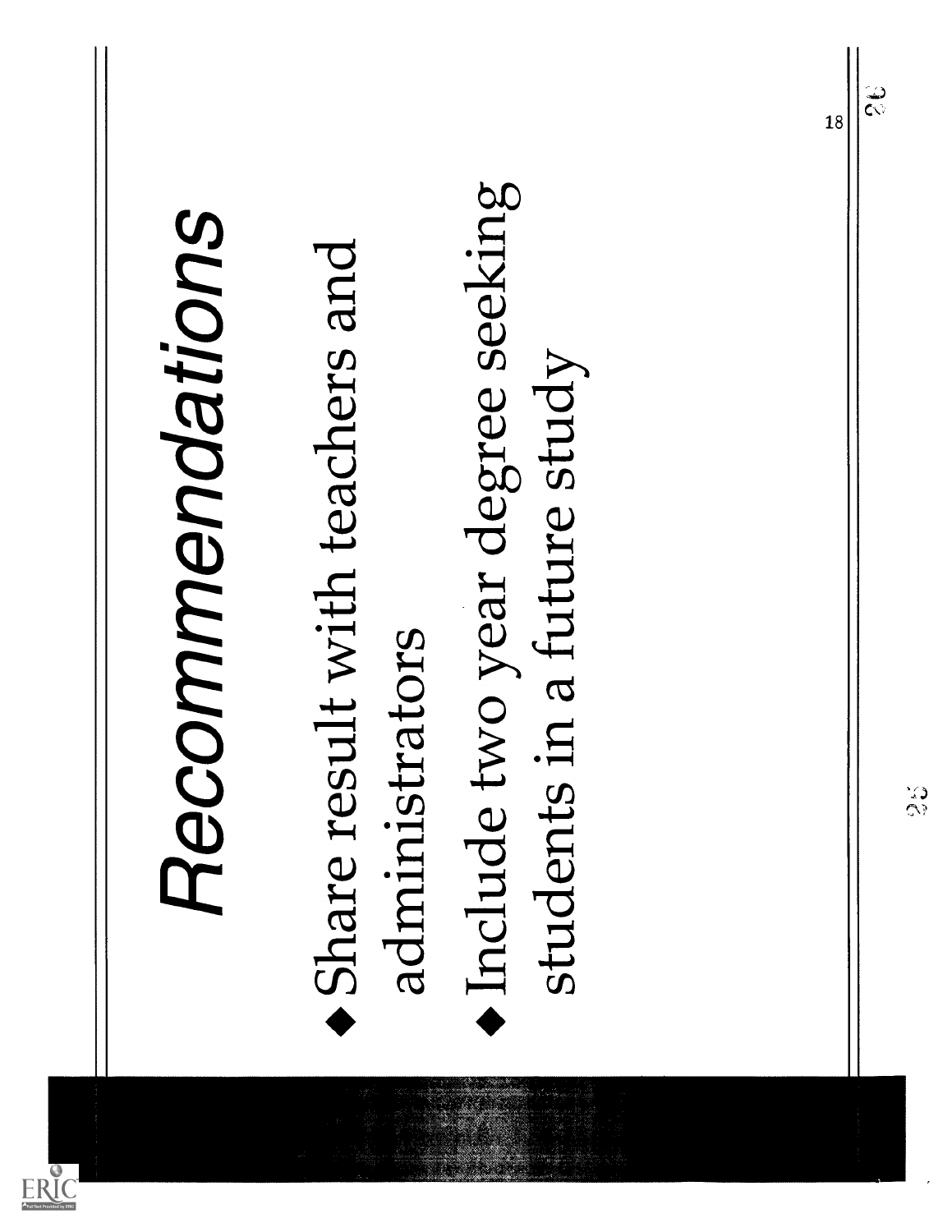

U.S. Department of Education Office of Educational Research and Improvement (OERI) Educational Resources Information Center (ERIC)



# REPRODUCTION RELEASE

(Specific Document)

### I. DOCUMENT IDENTIFICATION:

Title: Defining Instructional Quality by Employing the Total Quality Management(TQM) Method: A Research Report Author(s): Robert E. Croker Ed.D.; Fowler C. Humphrey Ph.D; Ruth D. Wilson Ph.D. Publication Date: December 7, 1996 Corporate Source: Idaho State University

### II. REPRODUCTION RELEASE:

In order to disseminate as widely as possible timely and significant materials of interest to the educational community, documents announced in the monthly abstract journal of the ERIC system, Resources in Education (RIE), are usually made available to users in microfiche, reproduced paper copy, and electronic/optical media, and sold through the ERIC Document Reproduction Service (EDRS) or other ERIC vendors. Credit is given to the source of each document, and, if reproduction release is granted, one of the following notices is affixed to the document.

If permission is granted to reproduce and disseminate the identified document, please CHECK ONE of the following two options and sign at the bottom of the page.



Documents will be processed as indicated provided reproduction quality permits. If permission to reproduce is granted, but neither box is checked, documents will be processed at Level 1.

I hereby grant to the Educational Resources Information Center (ERIC) nonexclusive permission to reproduce and disseminate this document as indicated above. Reproduction from the ERIC microfiche or electronic/optical media by persons other than ERIC employees and its system contractors requires permission from the copyright holder. Exception is made for non-profit reproduction by libraries and other service agencies to satisfy information needs of educators in response to discrete inquiries.'

| Sign<br>here $\rightarrow$<br>please | Signature:                                        | : Printed Name/Position/Title: | Robert E. Croker Associate Professor |
|--------------------------------------|---------------------------------------------------|--------------------------------|--------------------------------------|
|                                      | l'Organization/Address:<br>Idaho State University | Telephone:<br>208/236-2884     | ifax:"<br>208/236-4496               |
|                                      | Campus Box 8081<br>Pocatello, ID 83209            | E-Mail Address:                | ∶Date:                               |
|                                      |                                                   | crokrobe@isu.edu               | 1997<br>29.<br>January               |